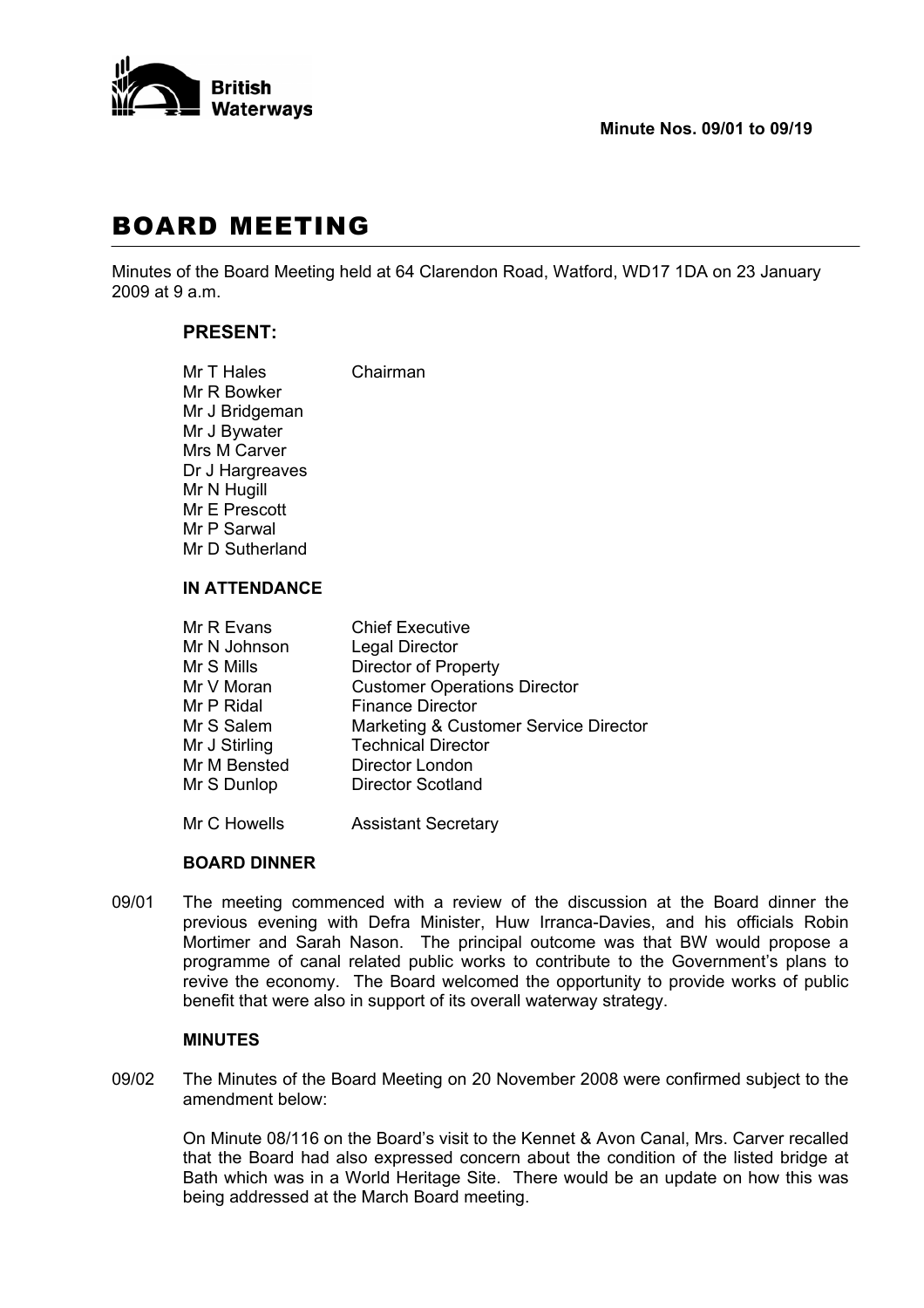# **MATTERS ARISING**

# **Welsh Assembly (Minute 08/103)**

09/03 Mr. Sutherland referred to Mr. Bridgeman's meeting with the Welsh Assembly First Minister, Rhodri Morgan. He noted that there was a minister for each of the Regions in England and suggested that contact be made with them. It was agreed the Marketing & Customer Service Director would follow this up.

## **CHIEF EXECUTIVE'S REPORT**

09/04 The Board noted BWB 3352.

## **Strategic Review**

09/05 *[Confidential Minute].* 

## **Annual Health & Safety Management Report**

- 09/06 The Chief Executive highlighted the following from his report:
	- Compliance with National Safety Standards had now reached 93%
	- The measures that were in hand to ensure the downward trend in employee lost time incidents was resumed
	- There was an issue of non-compliance revealed by recent audits which was being addressed urgently (see also Minute 09/17).

#### **Canal Re-openings**

09/07 The Board expressed its appreciation of the work of all involved in achieving the reopening of the Stourbridge Canal and the Monmouthshire & Brecon Canal, following breaches, to time and budget. This would be conveyed to the managers concerned who were Jane Slaughter and Mark Durham. It was known that this achievement was widely appreciated by Stakeholders.

#### **Annual Meeting**

09/08 Board Members were asked to confirm their attendance at the next BW Annual Meeting on Tuesday, 6 October in Birmingham.

#### **Subsidiary and JV Constitutions – Company Law Changes**

09/09 The Legal Director referred to the provisions of the Companies Act 2006 which required new procedures to be observed in the management of potential conflicts of interest of Directors serving on the Boards of limited companies. This would require amendment to the constitutions of BW's subsidiary and associated companies (including JVs). He invited the Board to pass the resolution at Appendix 1 to these minutes. The Board RESOLVED accordingly.

 Mr. Johnson accepted the view of Mrs. Carver that potential conflicts of interest in the Pension Fund required particular attention and assured her that the Directors of the Corporate Trustee of the fund, led by the independent Chairman, were very aware of the issue and addressed it at every meeting.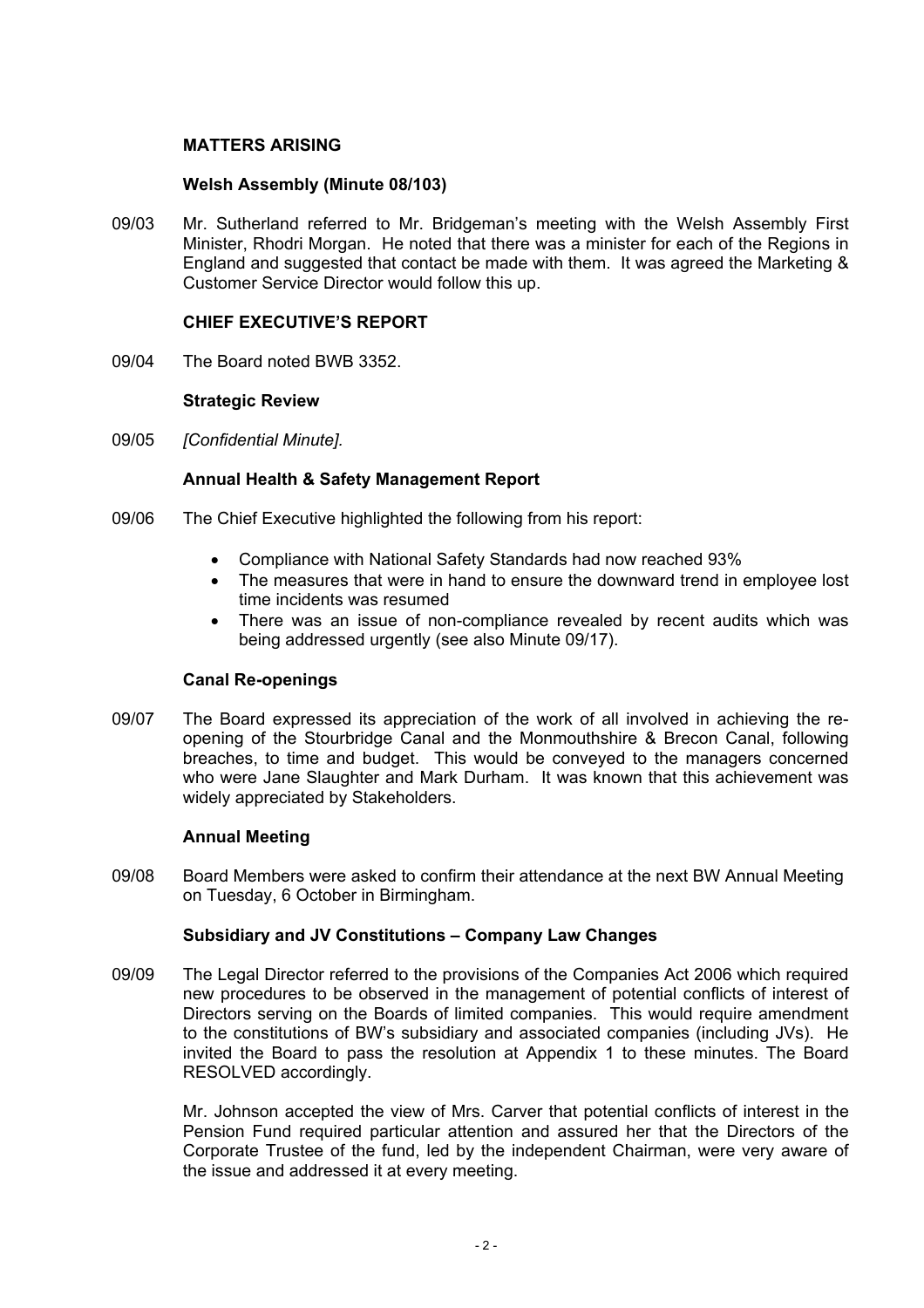# **Brentford – Adverse Possession Litigation**

09/10 The Board welcomed the successful outcome in the latest High Court action in which a claim of adverse possession of BW property in the Brentford area had been defeated. The Director London advised that the work of Greta O'Shea, Legal Executive, had been instrumental in this success.

## **Freight**

09/11 Mr. Bowker referred to the recent study of charging for freight carriage on Commercial Waterways. He asked for confirmation that the incremental cost of accepting any new traffic was now fully recovered. The Chief Executive undertook to report further on this.

## **FINANCE REPORT**

- 09/12 The Finance Director introduced BWB 3350 which covered:
	- The latest cash position and the commercial capital forecast
	- The trading results for the 8 months to November 2008 and the F8 full year forecast for 2008/09
	- The F8 forecast shown in Group Consolidated Statutory accounts format.

 The Board agreed an exception to the Treasury Policy to allow continued deposits with RBS/Natwest up to the existing limit of £30 million notwithstanding the downgrading of its credit rating to A Plus.

 On the Commercial capital forecast, Mr. Bowker referred to the focus by the Audit Committee at its recent meeting on the going concern/cash flow issue, reflecting both the current exceptional market conditions and the specific requirement of the FRC for Audit Committees to address this. He welcomed the transparency now in the business from the audit perspective.

 He continued that the Board needed to be comfortable that the individual risks within the business were fully appreciated as were the consequences of these collectively turning out for the worse, e.g. JV performance, Treasury Review, Pension fund deficit. Further, that a plan was in place to address such an eventuality.

 It was agreed that the opportunity to review these issues would be at the scheduled Property Committee meeting on 18 February. This would now be a full telephone meeting of the Board at which the Property Director would present an update report on the JVs, *[confidential information]* and the Finance Director would cover cash flow.

 It was further agreed that these issues would be fully debated again when the Annual Report & Accounts were considered in the Spring.

 On the Group Consolidated Statutory Accounts, Mr. Sarwal referred to the revenue deficit and asked whether previous capital gains could be transferred to extinguish it. It was agreed to look into the possibility of doing this in the next financial year.

#### **PROPERTY UPDATE REPORT**

09/13 The Board considered BWB 3351 by the Property Director.

The Board approved the following recommendations: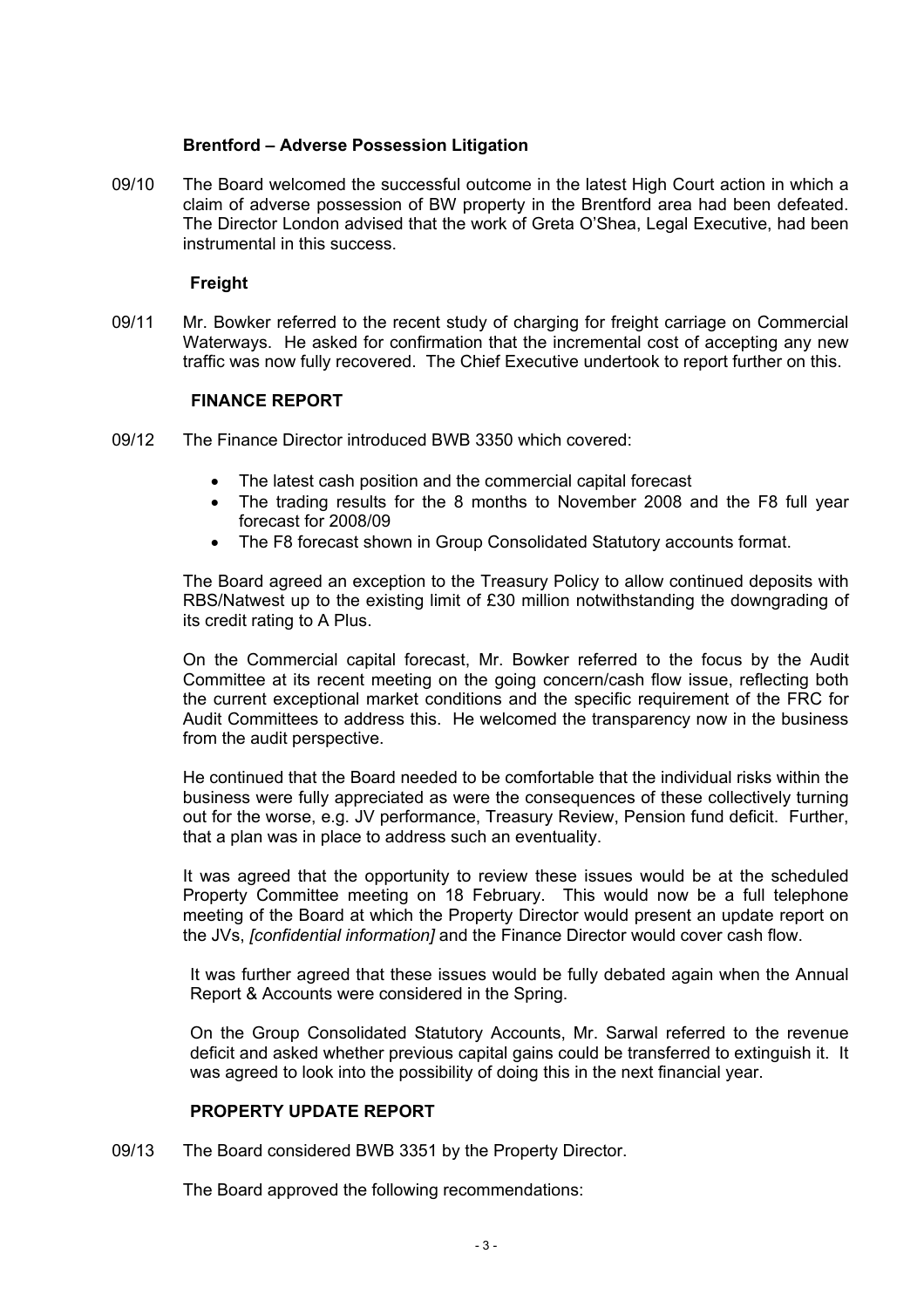- *[Commercially confidential material removed]*
- To pass the resolution attached at Appendix 2 to these minutes and to enter into a Deed of Subordination in respect of the revised financing arrangements for ISIS.
- To remove AVIVA as the Operator of the ISIS Limited Partnership in the context of recent changes in the law which no longer required the role.
- *[Commercially confidential material removed]* .

Additionally the Board noted the following:

- Progress with the residential project
- The approval given by the Chairman and Executive Directors (with the concurrence of the Property Committee) under the arrangements for urgent project approvals to the sale of waterspace in Docklands for the Isle of Dogs Crossrail station.
- *[Commercially confidential material removed]* .
- The 'work in progress' Business Plans for BW's joint ventures from 2009 which would be finalised in time for the March presentation of the BW Corporate Plan to the Board.

 It was reported that the Partners' opening event for the Gloucester Quays Factory Outlet Centre would be on 22 May.

# **BUSINESS PLAN**

09/14 The Board received a presentation from the Finance Director of the Business Plan Summary 2009/10 to 2012/13.

 The Chairman commented that this was work in progress. The Board would receive an updated summary before reviewing the full plan at the March Board Meeting. The Board welcomed the Executive's progress to date in the most testing economic conditions. There would be separate Scotland Plan which was in balance.

# **CORE WATERWAY/INFRASTRUCTURE**

09/15 The Board noted BWB 3353 by the Customer Operations Director and the Technical Director.

 It was reported that the Liverpool Link was now substantially complete with only minor works required ahead of the Spring opening. The Board asked that Richard Longton and his team be congratulated on an excellent outcome.

 The Board also noted the update by the Director London on the restoration of the Olympic Waterways, BW's involvement in the preparation for the Games and the wider development of the Legacy Masterplan.

#### **BYELAWS REVISION**

09/16 The Board noted BWB 3356 by the Legal Director on the revision of the BW Byelaws.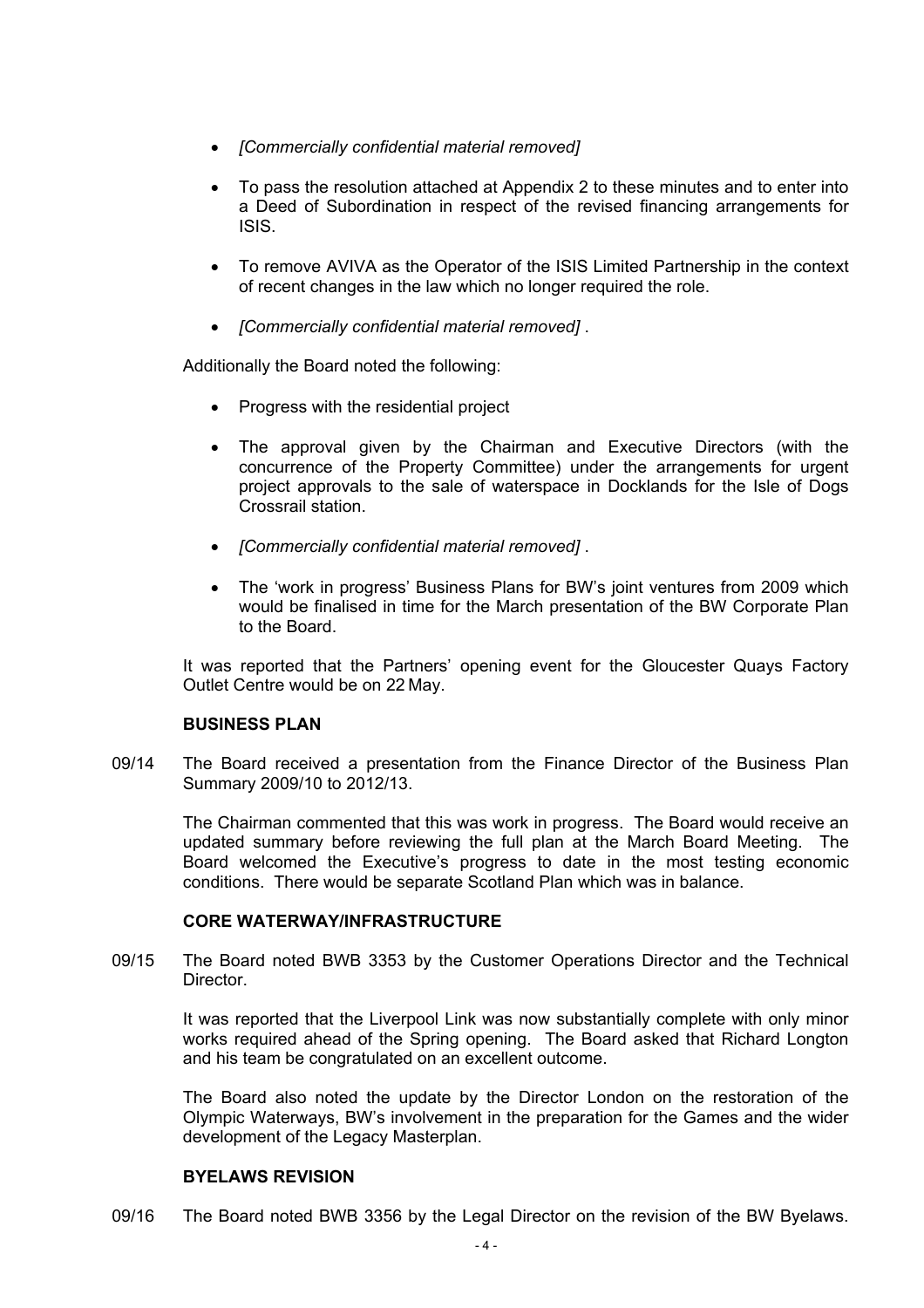He advised that the drafts of the proposed new Byelaws for England & Wales, and for Scotland would go out for informal stakeholder consultation in the Spring.

## **BOARD COMMITTEES**

09/17 The Board received an oral report from Mr. Bowker, the Chairman of the Audit Committee, on the meeting on 14 January 2009.

 He advised that the Committee had undertaken its regular risk management review and he highlighted the risk of non-compliance with standards and procedures particularly in regard to safety. The Chief Executive would be providing him with a monthly report on progress of management actions to address the issue.

 Additionally the Committee had endorsed the proposed accounting policies to be included in the next Annual Report & Accounts, agreed the External Audit Strategy and the approach to determining the External Auditors' fees for the year ended 31 March 2009 and approved the Internal Audit Plan 2009/10.

The Board noted the minutes of the Fair Trading Committee on 19 November 2008.

 The Board received an oral report from Mrs. Carver, the Chairman of the Remuneration Committee, on the meeting of that Committee on 9 December 2008.

## **FORMAL RESOLUTIONS**

- 09/18 The Board agreed the following resolutions in respect of:
	- Changes to the Barclays Global No.2 Call Account mandate
	- An application to be made to the Secretary of State for the Environment, Food & Rural Affairs for the maintenance of the existing limit of temporary borrowings of £3 million for the financial year commencing 1 April 2009.

The appropriate resolutions are as appendices 3 and 4 to these minutes.

#### **OTHER BUSINESS**

09/19 It was confirmed that there would be an update on The Waterways Trust, particularly its role in BW's strategy and its funding in the Spring.

# **DATE OF NEXT MEETING**

25 March 2009 (Liverpool).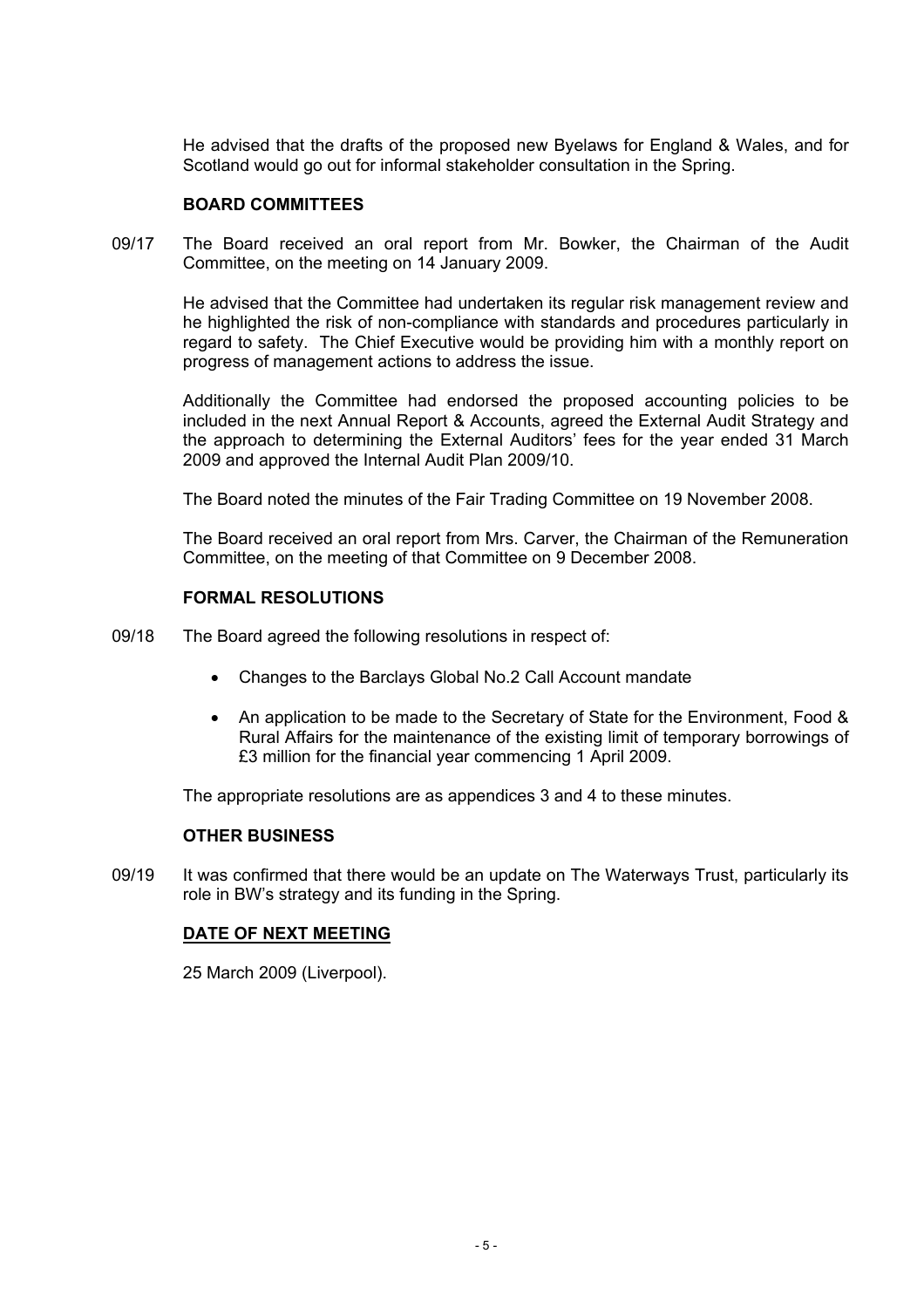# **APPENDIX 1**

## **Subsidiary and JV Constitutions – Company law changes**

#### **RESOLUTION**

The Board appoints the Secretary to the Board, Nigel Ian Johnson, as its corporate representative with full authority and discretion, on its behalf, to cast votes and exercise such other rights as the Board has as shareholder of any company incorporated under the Companies Acts for the purpose of approving or opposing any members' resolution of any such company that

- (a) addresses the ability of directors of that company to authorise a situation where a director of that company may have a direct or indirect interest that conflicts with an interest of that company; and
- (b) makes any other associated or consequential provisions.

**APPENDIX 2** 

*[Commercially confidential material removed]*

#### **APPENDIX 3**

# **RENEWAL OF BANK MANDATE – JANUARY 2009 Barclays Bank Investment Account**

#### **RESOLUTION**

The Board resolved to approve the following changes to the Barclays Global No.1 Call account (sort code 20-67-59 account No. 20622664) mandate:

To replace the existing mandate with a new mandate containing the following signatories:

Robin Evans, Chief Executive Vince Moran, Director Philip Ridal, Director Nigel Johnson, Director & Secretary to the Board Steve Pullinger, Head of Tax & Accounting Paul Ashwell, Group Accounting Manager Daniel Sanders, Group Management Information Manager

Changes to the authorised signatories or other arrangements for the account will require 2 signatories.